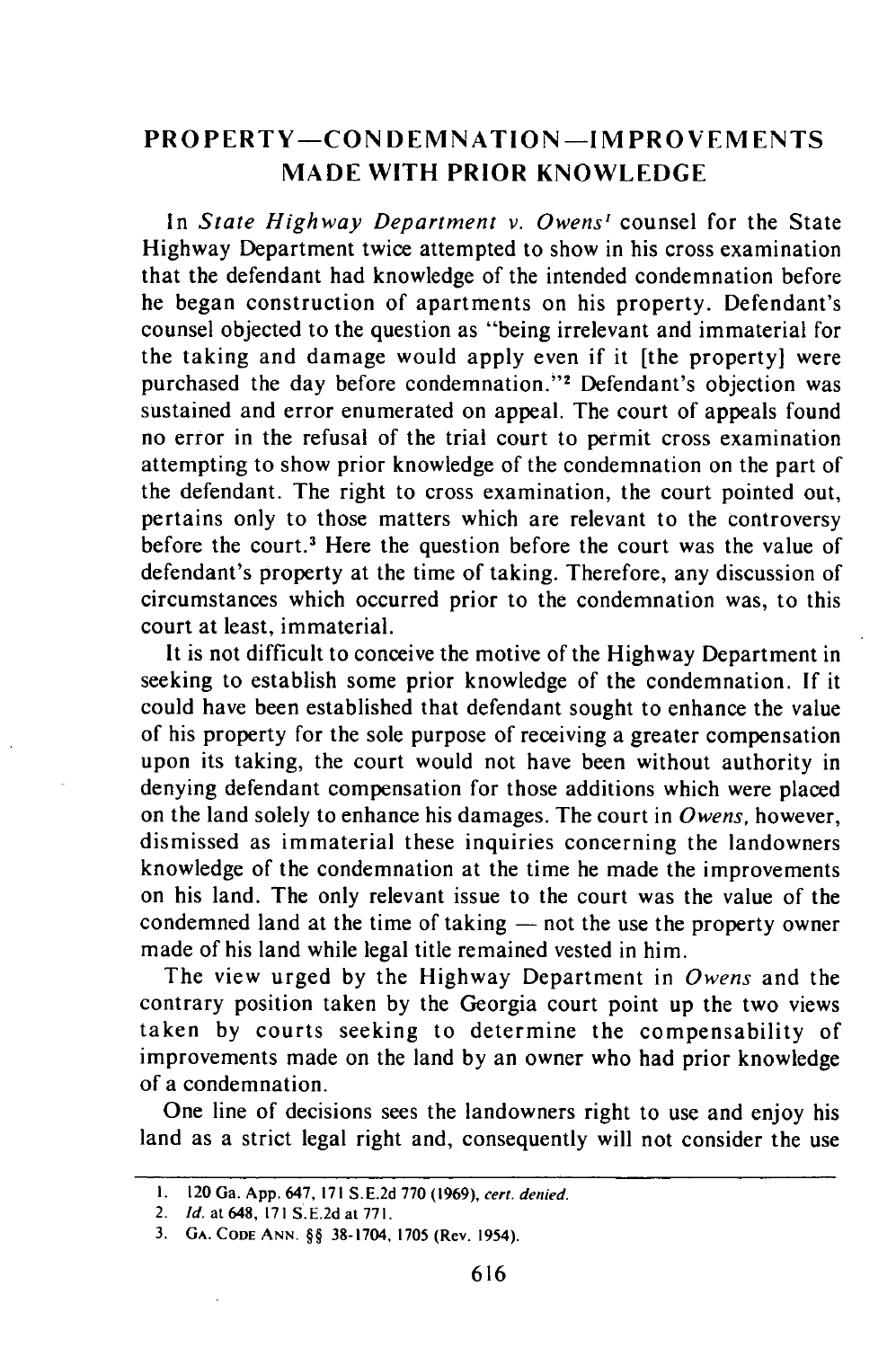made of the land prior to its actual taking. Other courts will look prior to the actual taking in order to determine if the improvements for which the landowner seeks compensation were made in good faith.

Although the courts differ on whether the owner should be held to a good faith use of his property prior to its actual taking, both recognize that any duty on the property owner to refrain from using his land (at least in good faith) prior to its actual taking would amount to an impediment of his constitutionally guaranteed right to use and enjoy his land.<sup>4</sup> Accordingly, statutes which forbade compensation to property owners who built on their land after a map, which indicated that there was to be an appropriation, was filed, have been held unconstitutional by those courts which impose the good faith limitation,<sup>5</sup> as well as those which have adopted the view that this right of the property owner should in no way be impeded prior to the actual taking.'

Neither line of decisions then disputes the right of a landowner to use and enjoy his land prior to its actual taking. The area of contention lies between that group of decisions which view the owner's right as absolute and those which qualify the right by requiring that improvements made with knowledge of a condemnation be made in good faith.

THE **GOOD** FAITH **QUALIFICATION -** A LIMIT To OWNER'S FREE **USE** OF His **PROPERTY**

There is no doubt but what the good faith of the owner is material and should be considered in determining whether his actions were motivated by his desire to make the best use of his property and not to enhance his damages.<sup>7</sup>

Thus some courts limit the owners recovery for improvements made with prior knowledge of condemnation to those which were made in good faith. If it is found that the property owner acted in bad faith in improving his property, he will be denied compensation for those improvements made in bad faith.<sup>8</sup>

Whether the property owner has, in fact, acted in bad faith seems to

<sup>4.</sup> U.S. **CONST.** amend. **XIV,** § **I.**

<sup>5.</sup> Forster v. Scott, 136 N.Y. **577, 32** N.E. **976** (1893).

<sup>6.</sup> *In re* Briggs Ave., **118** App. Div. 224, 102 N.Y.S. 1102 **(1907).**

**<sup>7.</sup>** Arkansas State Highway Comm'n v. Dean, 244 Ark. 905, 425 S.W.2d **306, 310** (1968) (concurring opinion).

<sup>8.</sup> **"Of** course if the owner's sole purpose is the enhancement of his damages upon a subsequent condemnation, he should not recover for such improvements." **27 AM. JUR. 2d** Eminent Domain § 294 (1966).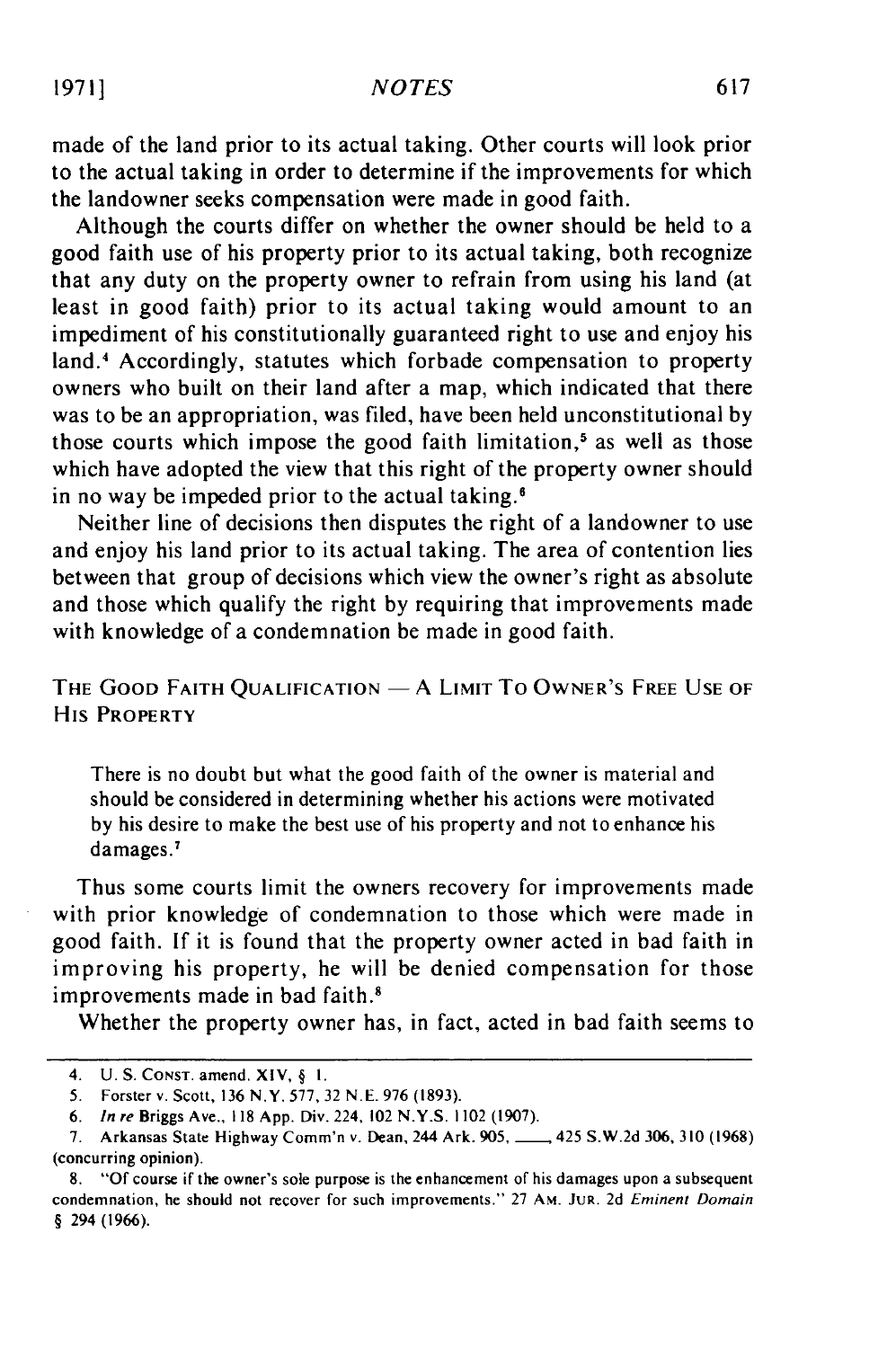hinge on whether the improvements made by him were in the actual, normal and legitimate use of his property.<sup>9</sup> An improvement is considered to be in the actual, normal, and legitimate use of the property if it was made for any purposes other than merely to enhance the damages to be received upon condemnation.<sup>10</sup> Consequently, what is required for a showing of bad faith and, therefore, a denial of compensation for those improvements made with prior knowledge of the taking, is that the landowner did not act toward his property in an actual, normal and legitimate manner; but instead, acted with the sole purpose of enhancing his compensation."

To term this "limitation" which the courts have placed on the landowner as "mild" would be an understatement. Broader restrictions placed on the property owner, however, would come dangerously close to infringing on his constitutionally protected right to freely use and enjoy his land. $12$ 

The narrow scope of the limitations imposed by the courts is dictated by the realities of condemnation proceedings. Theoretically the taking of land and the payment of just compensation should be done in the same day. Practically, of course, this is not the case. The interval between the discussion stage and the time of the actual taking is often lengthy. The possibility that the taking will never occur also exists. The property owner, even though he is said to have notice of a proposed condemnation, certainly does not know *when* and actually does not know if the proposed condemnation will in fact occur. Because of this uncertainty the landowner is subjected to only a good faith requirement in the use of his land prior to condemnation.<sup>13</sup> The owner should not be required to wait in breathless anticipation of a proposed condemnation; he should, on the other hand, be free to use his property as he sees fit, in the absence of a demonstrable showing of bad faith."

**13.** As long as the owner cannot compel another party to act or complete a pending proceeding it would seem to be inequitable to restrain him from enjoying the ordinary use and control of his property. *See* Forster v. Scott, **136** N.Y. **577,** 32 N.E. **976** (1893).

<sup>9.</sup> Frontier Town Properties, Inc. v. State, 58 Misc. 2d 388, 296 N.Y.S.2d 90 (1968); *In re* West 1720 St. in City of New York, 167 App. Div. 807, 153 N.Y.S. 128 (1915).

<sup>10. 167</sup> App. Div. 807, 153 **N.Y.S.** 128 (1915).

II. When, however, a building is erected or moved upon land which the owner knows is to be taken by eminent domain, and is placed upon such land in bad faith, with the sole purpose of enhancing the damages and not in the natural, ordinary and legitimate use of such property **. . .** the building remains personal property and should not be considered in determining the value of the real estate. **NICHOLS' THE** LAW **OF EMINENT DOMAIN** § 5.81 **(I)** (J. Sackman, 3d rev. ed. 1962).

<sup>12.</sup> U.S. CONST. Amend. XIV, § **I.**

<sup>14. 58</sup> Misc. **2d 388,** 296 **N.Y.S.** 2d 90 (1968).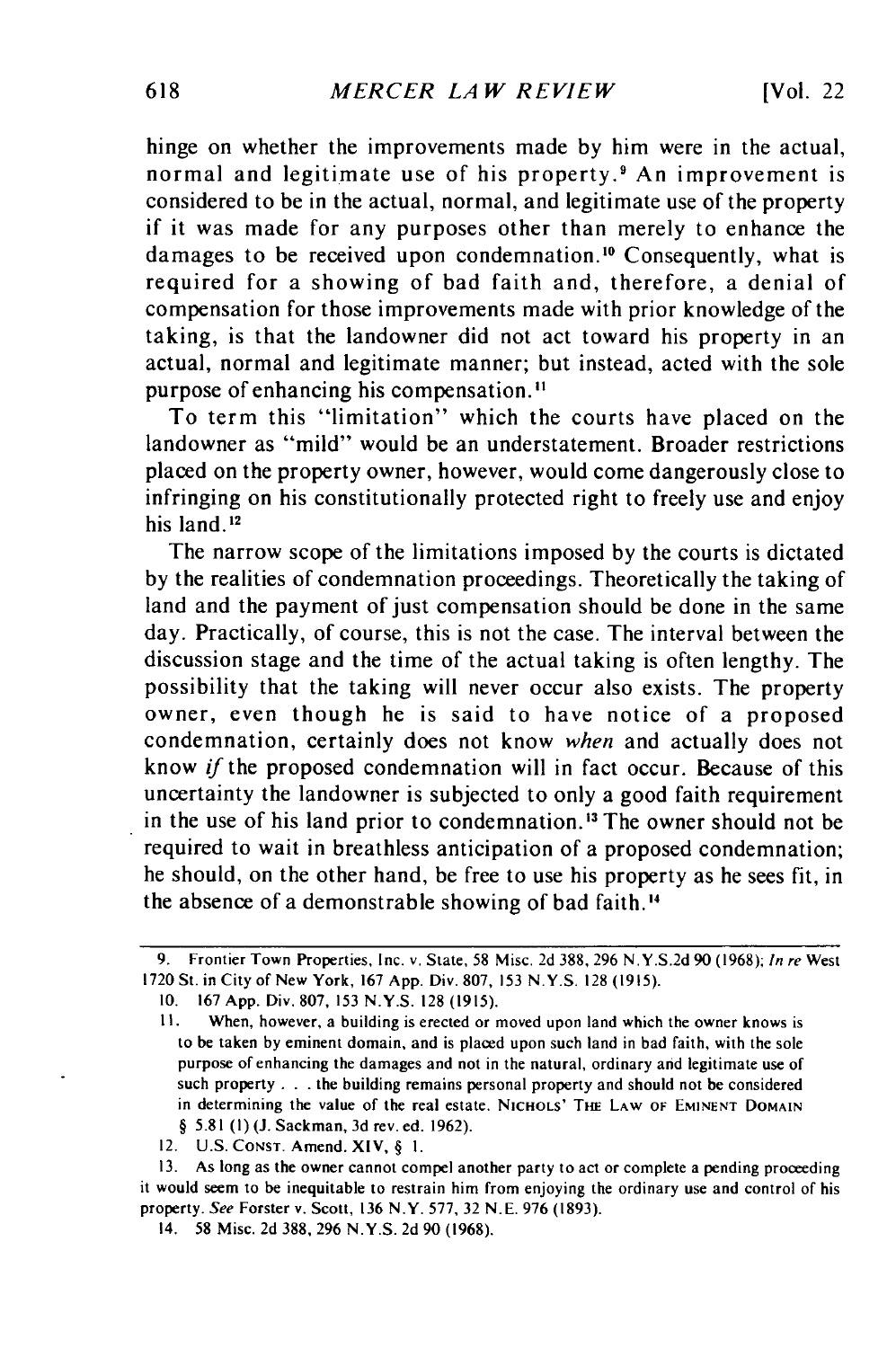The "good faith" qualification administered by the courts is obviously not a demanding one. The rights of the landowner and the burden placed on him by the uncertainties of the condemnation process dictate the wide boundaries between which the property owner may act in satisfying the standard of good faith.

## STRICT VIEW-NO LIMIT ON THE PROPERTY OWNERS USE OF HIS LAND

Some courts have refused to hold the property owners to a good faith standard in regard to improvements made with knowledge of future condemnation proceedings. In *In Re Baychester Avenue*<sup>15</sup> one who erected a house after the commissioner of assessment was appointed – but before title had actually been acquired, was allowed compensation despite the fact that the house was placed on the land solely to enhance the compensation. *In Re Briggs"6* brought a similar pronouncement. The court there held that the landowner was exercising his strict legal right in using his land. In exercising this strict legal right the question of whether the landowner had exhibited good or bad faith in improving his land was immaterial.

Pronouncements such as those in *Baychester* and *Briggs,* which completely and explicitely free the landowner of any good faith requirement, are rare. Often the court, as in *Owens,* will simply refuse to reach the point where a ruling on the good faith of the owner becomes a necessity. City of Dallas v. Holcomb<sup>17</sup> presented a situation similar to that in the Owens case. In Dallas counsel for the people sought to cross examine Holcomb in order to establish that he had knowledge of the location of a pipeline strip to be taken, and that he constructed his dam and lake accordingly so that he might increase his damages. The court held that it was not material to show whether Holcomb did or did not know of the intended condemnation when he began construction of the dam.

Whether the court explicitly frees the owner of any good faith obligation or dismisses as immaterial probes into circumstances prior to the actual taking **-** the result is the same. In either case the landowner is free to act as he pleases, unhindered by any requirements of good faith.

**1971]**

<sup>15. 120</sup> App. Div. 393, 105 **N.Y.S.** 241 (1907). See also Briggs v. Comm'rs of Labette County, 39 Kan. 90, 17 P. 331 (1888).

<sup>16.</sup> **18** App. Div. 224, 102 **N.Y.S.** 1102 (1907).

<sup>17. 381</sup> S.W.2d 347 (Tex. Civ. App. **-** Dallas 1964), writ of error denied (not reversible error), \_\_\_\_ Tex.  $\_\_\_\_$  383 S.W.2d 585 (1964).